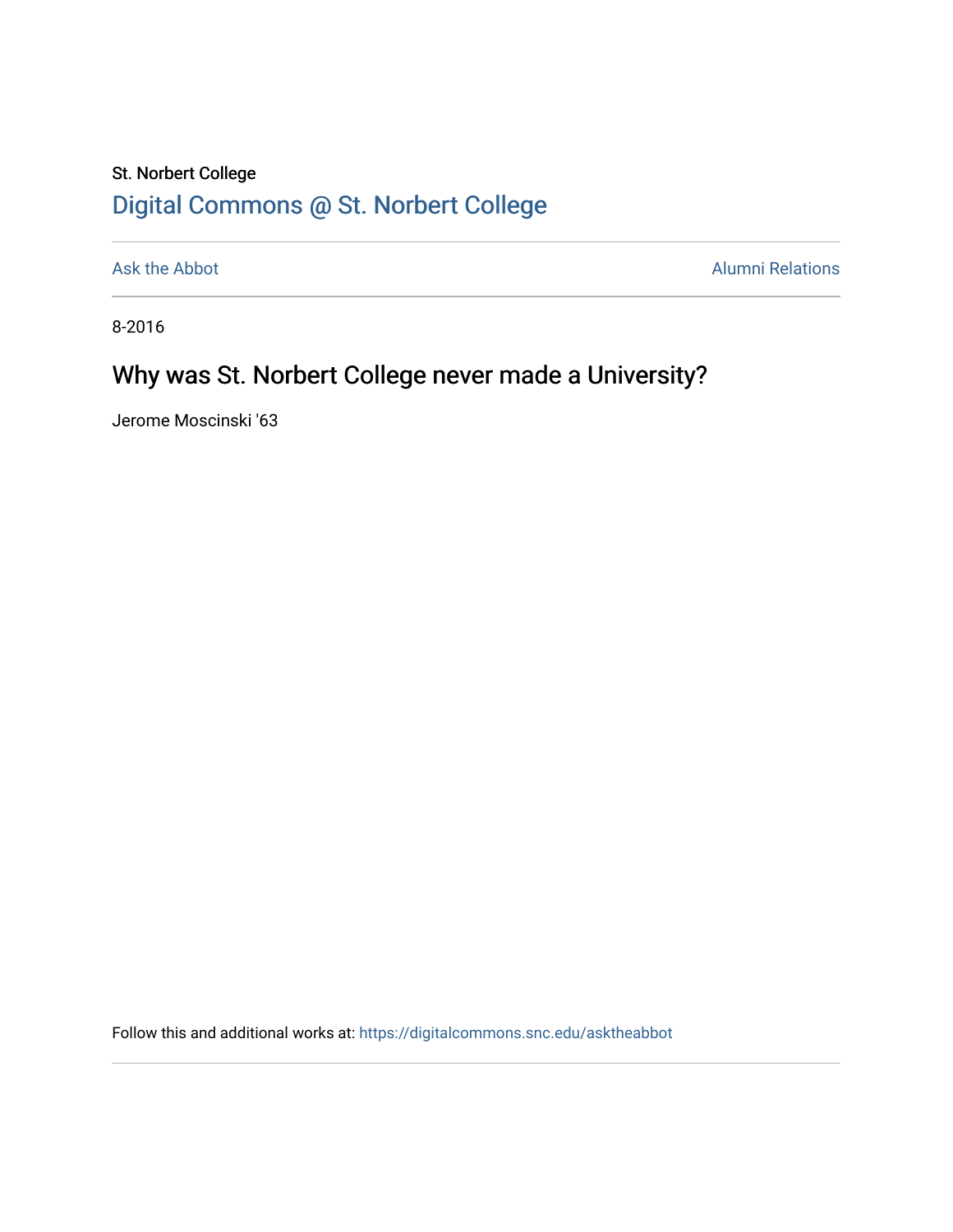



[Academics](https://www.snc.edu/academics) [Admission](https://www.snc.edu/admission) [Campus Life](https://www.snc.edu/campuslife) [Living Norbertine](https://www.snc.edu/livingnorbertine) [Athletics](https://www.snc.edu/athletics) [About](https://www.snc.edu/about)

Q

[Alumni](https://www.snc.edu/alumni/)  $\geq$  [Ask the Abbot](https://www.snc.edu/alumni/abbot/)  $\geq$  August 2016 合

### [Alumni](https://www.snc.edu/alumni/index.html)

[Events & Reunions](https://www.snc.edu/alumni/event/index.html) [Behind the Arch](https://www.snc.edu/alumni/event/behindthearch/) [Benefits and Services](https://www.snc.edu/alumni/benefits.html) [Get Involved](https://www.snc.edu/alumni/getinvolved.html) [Give to SNC](http://giving.snc.edu/) [Alumni Awards](https://www.snc.edu/alumni/awards/index.html) [Knight Lights](https://www.snc.edu/alumni/knightlights/index.html) [Alumni-Owned](https://www.snc.edu/alumni/directory/index.html) [Businesses Network](https://www.snc.edu/alumni/directory/index.html) [Alumni Board](https://www.snc.edu/alumni/alumniboard.html) [Student Alumni](https://www.snc.edu/alumni/saa.html) [Ambassadors](https://www.snc.edu/alumni/saa.html) [Staff](https://www.snc.edu/alumni/contactus.html)

# August 2016 Question:

Dear Abbot Pennings,

Why was St. Norbert College never made a University?

Jerome Moscinski '63

#### Answer:

Dearest Jerome,

I'm certainly most appreciative of your inquiry about the name of our beloved school. Surely there are other readers who have also pondered this question. Not myself being aware of any "official" definition that distinguishes a college from a university, I felt inclined to consult with President Tom Kunkel on your interesting question. It is his understanding that institutions may simply choose a name that meets their fancy.

It may interest you to know that there has, in fact, been conversation about the rightness of our name within living memory. It seems to me that it was prompted by the heightened focus on international students and programming that led to the building of our Bemis International Center during the tenure of our fifth president (dear Tom Manion). Several of our esteemed professors lobbied for a change in name to St. Norbert University. Their arguments, most reasonably, derived from the fact that in many other countries of the world the term "college" may refer to a high school, while the word "university" is reserved for higher education.



### Ask The Abbot

As the founder of St. Norbert College, and having a prime seat in the center of campus throughout the years, I, Abbot Bernard Pennings, hold the answers to many of your burning questions about the college. [Submit Your Question](https://www.snc.edu/alumni/abbot/index.html)